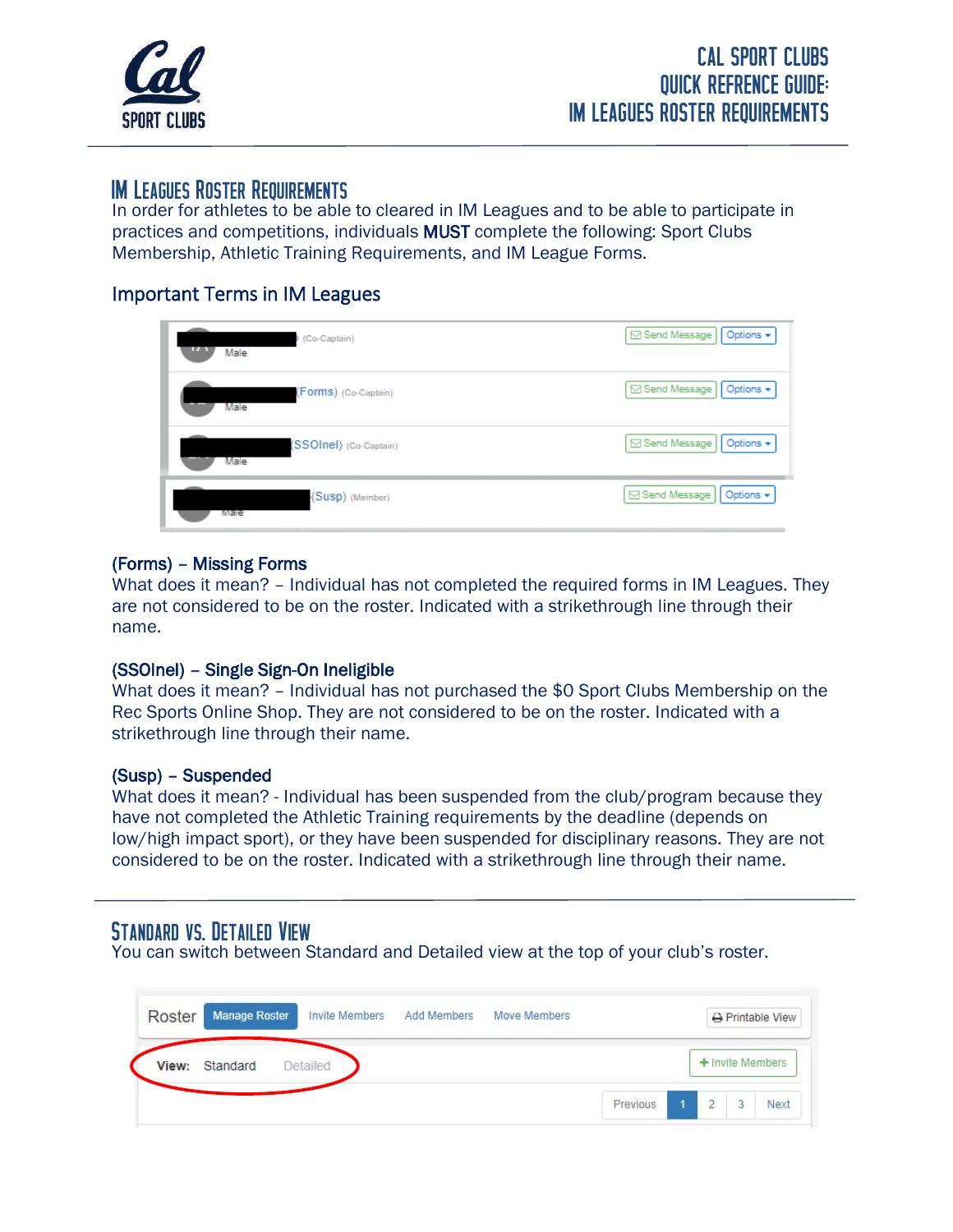

#### Standard View – Only the athlete's status is viewable on the roster



This athlete is NOT on the  $er: 15$  Edit roster. Co-Captain Driver: Yes V Position: Edit Remove Reason: Forms not completed Waiver Signed: 08/24/2019 02:13 PM Waiver Updated  $\qquad \qquad \Box$ Title Required Status Locked  $\overline{on}$ Not SC AT - Medical Clearance No Options + Yes Started Not  $\qquad \qquad \Box$ **SC AT - Baseline Testing** Yes No Options + Started Authorization for Release of Protected Health Not  $\Box$ Options -Voc **No** Information Started Not  $\Box$ **SC AT - UCOP Concussion Safety Training** Yes No Options + Started sso elì This athlete is NOT on the ber: Edit roster. Co-Captain Position: Edi Reason: Still needs to complete Sport Clubs Membership on Rec Waiver Signed: 09/20/2019 10:26 AM Waiver Sports online shop.  $\Box$  Title Required Status Locked **Updated On** 09/26/19 Options  $\star$ SC AT - Medical Clearance Yes Verified No. IM Leagues forms completed. @1:35PM Authorization for Release of Protected Health 09/26/19  $\Box$ Yes Verified No Options  $\star$ AT Requirements completed. Information @1:34PM 09/26/19 SC AT - UCOP Concussion Safety Training Options + Yes Verified No @1:33PM 09/26/19 SC AT - Baseline Testing  $Opfons \rightarrow$ Yes Verified No. @1:31PM

Detailed View – You can view what forms are missing from the athlete's profile.

### How to Remove (SSOlnel) Status Refer to the "Program Registration" Quick Guide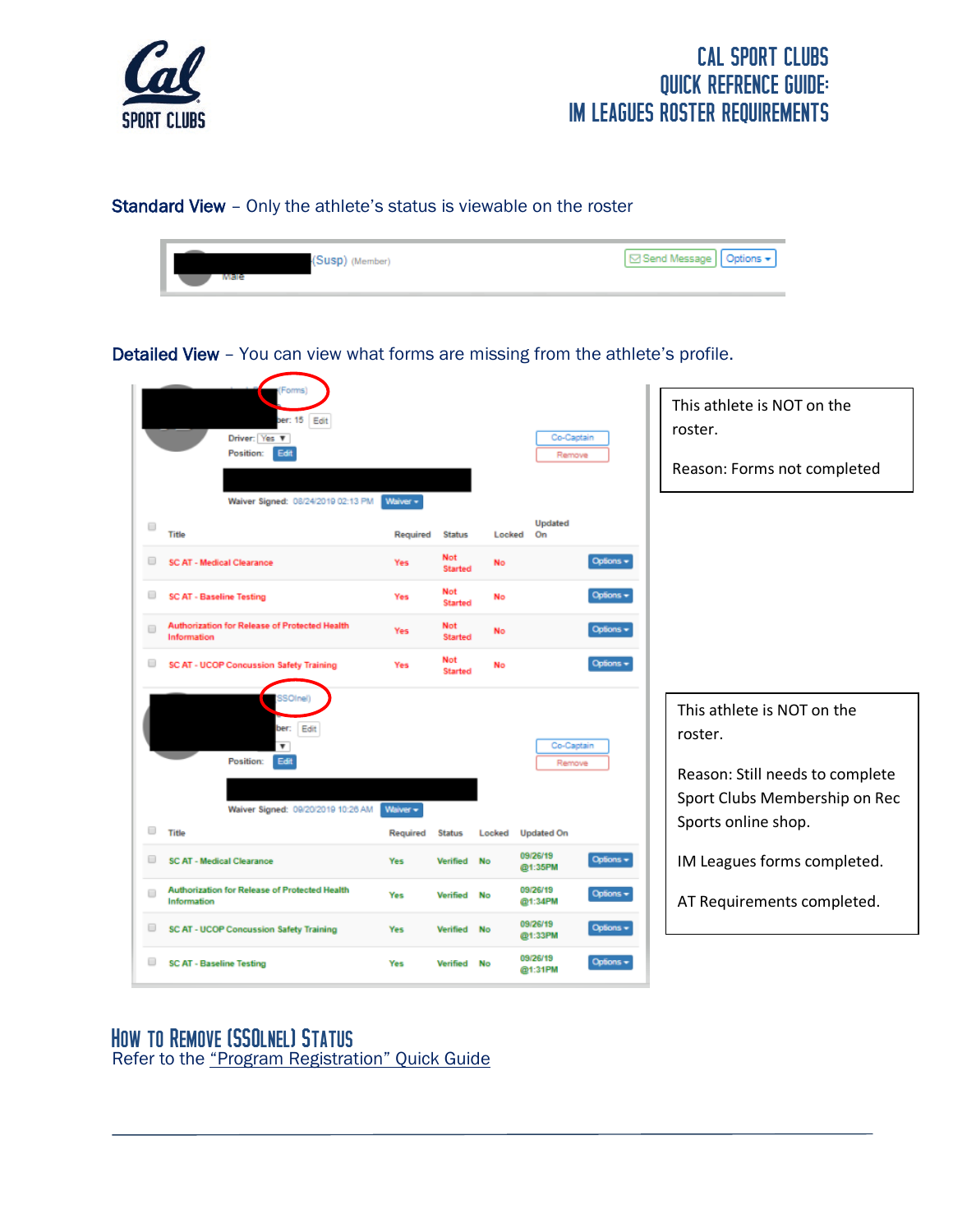

## How to Remove (Forms) and (Susp) Status

Individuals need to have completed their Athletic Training Requirements before filling out the forms on IM Leagues.

### Athletic Training Requirements include (Low-Impact Sports):

ARCHERY, BADMINTON, BALLROOM, BASEBALL, FENCING, FIGURE SKATING, GOLF, HANDBALL, LIGHTWEIGHT ROWING, RACQUETBALL, M SQUASH, W SQUASH, TABLE TENNIS, TENNIS, M VOLLEYBALL, W VOLLEYBALL

- UCOP Concussion Safety Training
- Pre-Participation Physical Exam
- Health History Form

### Athletic Training Requirements include (High-Impact Sports):

BOXING, ROCK CLIMBING, CYCLING, EQUESTRIAN, GYMNASTICS, HURLING, ICE HOCKEY, M LACROSSE, W LACROSSE, ROLLER HOCKEY, RUGBY, SAILING, M SOCCER, W SOCCER, TRIATHLON, M ULTIMATE, W ULTIMATE, M WATER POLO, W WATER POLO

- All of the previously stated requirements for Low-Impact Sports
- Baseline Testing

#### \*Note\*

Any team that has competitions or events prior to their deadline must complete or schedule medical exams before the first event

### How to Access "My Forms"

You can access "My Forms" link from the IM Leagues home page.

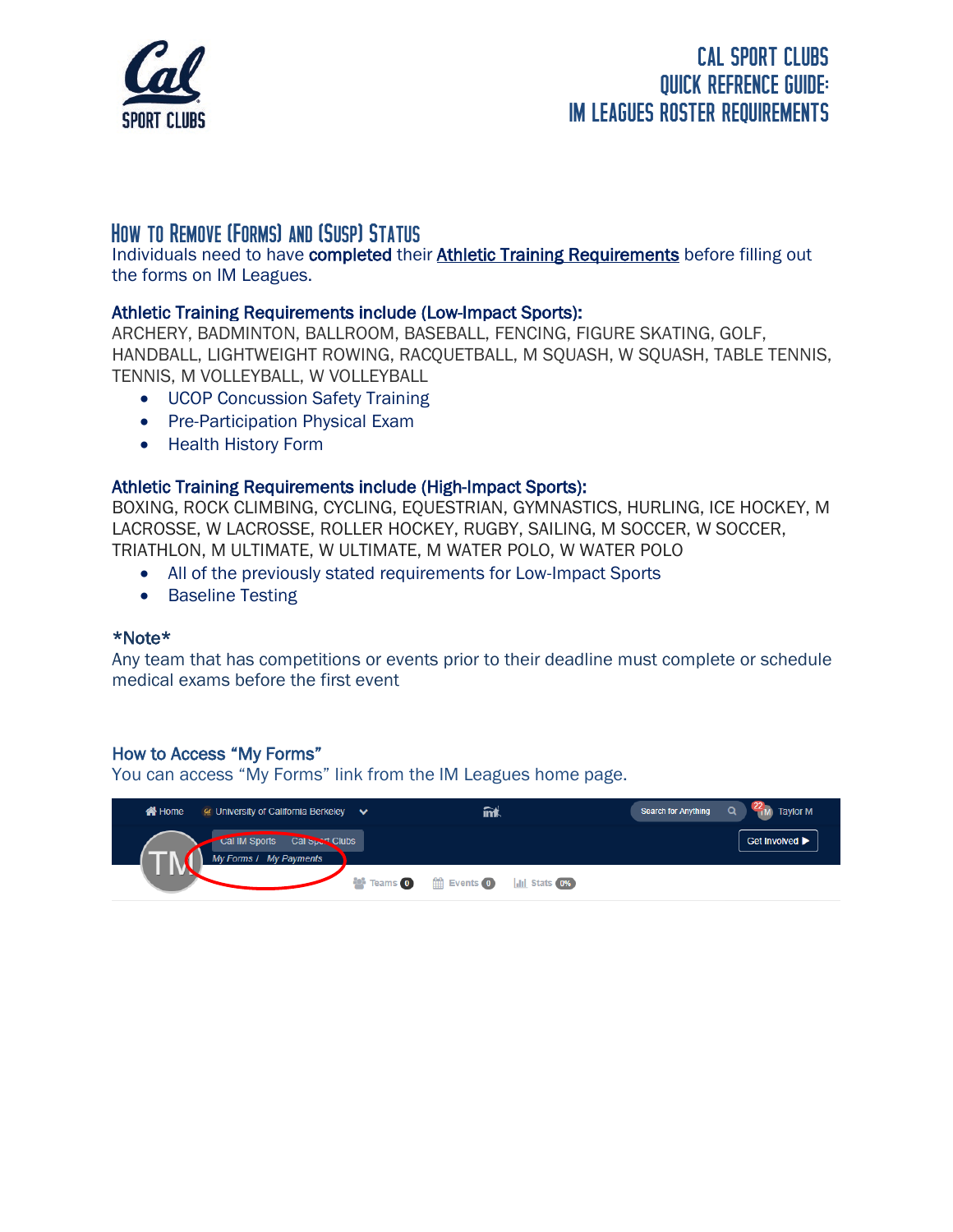

### Forms to Complete on IM Leagues

| <b>My Forms</b>                                           | Fi Team Specific Forms                    | <b>A</b> Travel Requests |
|-----------------------------------------------------------|-------------------------------------------|--------------------------|
| <b>Previous Games</b><br>Any<br>$\overline{\mathbf{v}}$   |                                           |                          |
| SCAT - UCOP Concussion Safety Training                    | Required                                  | Options $\sim$           |
| Authorization for Release of Protected Health Information | Required                                  | Options -                |
| SC AT - Medical Clearance                                 | Required                                  | Options -                |
| <b>SC Independent Travel Form</b>                         | Optional                                  | Options -                |
| <b>NIRSA Waiver</b>                                       | Optional                                  | Options -                |
| <b>SC Driver Agreement</b>                                | Optional                                  | Options -                |
| SC AT - Baseline Testing                                  | (For High Impact Sports Only)<br>Optional | Options -                |
| <b>SC Travel Application</b>                              | Optional                                  | Options -                |
| <b>SC Rental Car Request</b>                              | Optional                                  | Options -                |